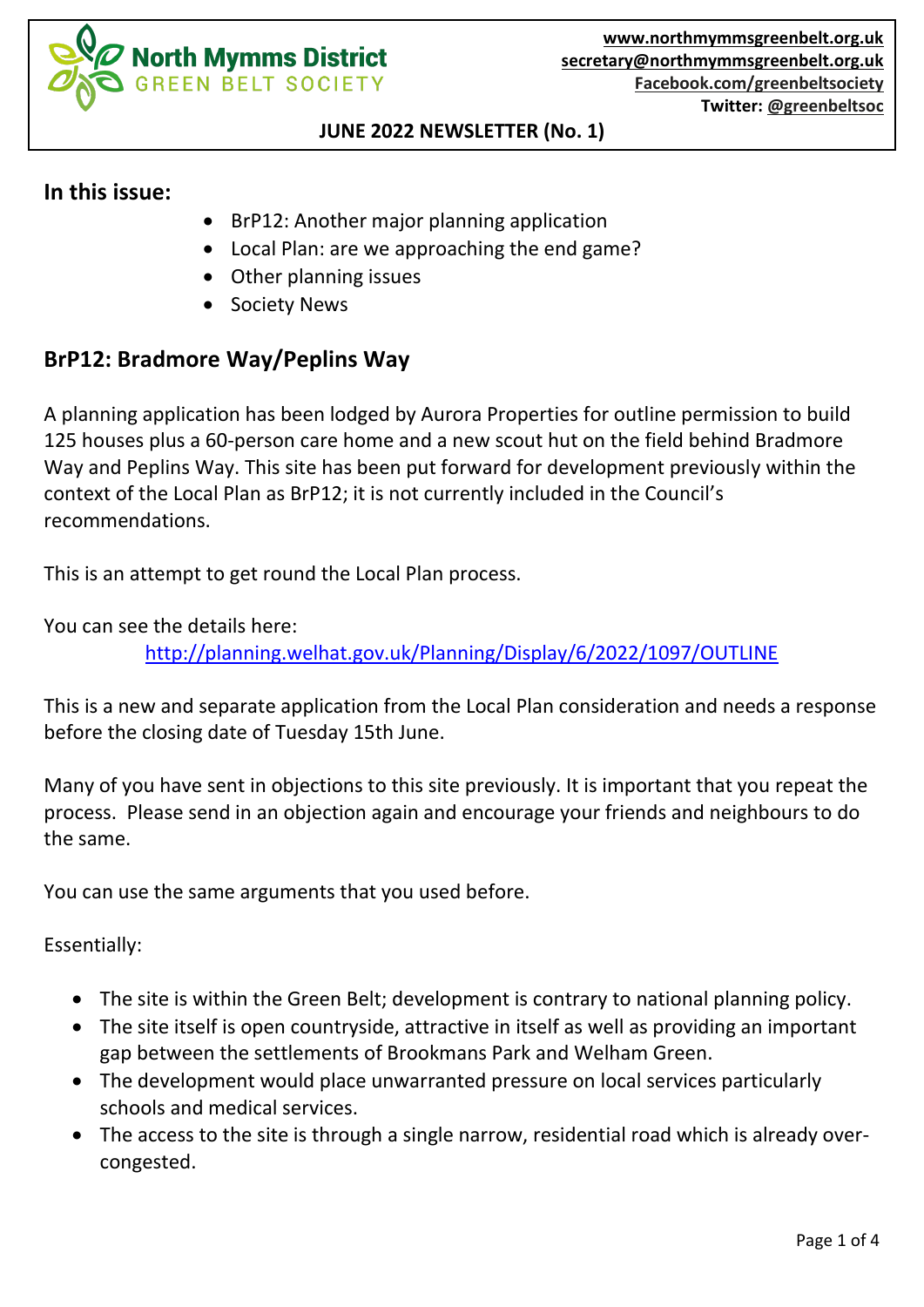A new website bpplanning.co.uk has been set up by a local action group to provide more detailed information about points of objection.

It is more important that you lodge an objection than that you worry about the fine detail. Use the Council's website if you can but otherwise email.

#### **Objections and comments must be lodged by 5.00pm on Tuesday 15th June.**

- 1. Copy your objections to our local councillors so that they can know the weight of local feeling. Their addresses are: [stephen.boulton@welhat.gov.uk,](mailto:stephen.boulton@welhat.gov.uk) [rebecca.lass@welhat.gov.uk,](mailto:rebecca.lass@welhat.gov.uk) [jonathan.boulton@welhat.gov.uk.](mailto:jonathan.boulton@welhat.gov.uk)
- 2. Send a copy also to our MP Grant Shapps [shappsg@parliament.uk](mailto:shappsg@parliament.uk) or [grant@shapps.com](mailto:grant@shapps.com)
- 3. If you can, write to MP Grant Shapps separately to tell him of your support for the Green Belt locally. Ask him to support our local authority in its efforts to protect the Green Belt from unrealistic development targets set by central government and applied by the Planning Inspectorate.

The Society will be making a detailed objection, but it is important that we have your support. **Please don't leave this to others. Make your objections count.**

### **The Local Plan**

We have been writing about this forever but maybe, just maybe, the end game is in sight.

The council has been in correspondence with the Inspector about the overall target number of dwellings to be included within the Plan and whether the council can adopt an initial period of just ten years with a review after the first five. Though sympathetic to the council's approach the inspector is insisting on the full 15,200 target for the whole plan period which means 9,400 dwellings in the first ten years. He has asked for the council's response on numbers and sites by 8th July so that the process of consultation on the changes proposed (so-called Major Modifications or MMs) can take place to allow the plan to be approved before the end of this year.

The Conservatives still have a majority in the council after the local elections so we might expect some continuity of policy but that is not a given.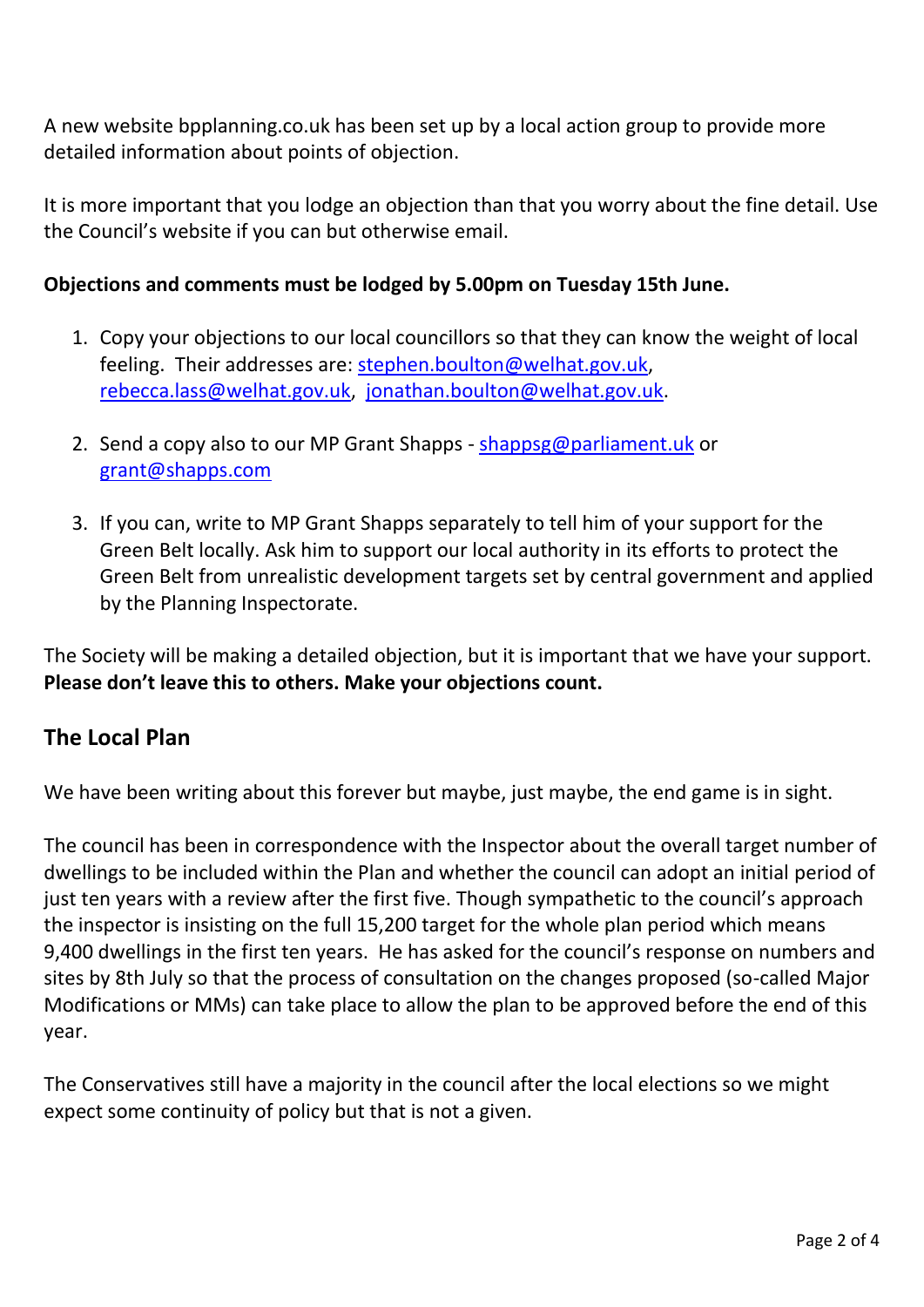The council have offered a target of 13,279 dwellings for the Plan period. There is no single published list of what sites are included to make up this number but, in our understanding, neither BrP12 nor BrP1 is included in this figure.

The council's Cabinet Planning and Parking Panel is due to meet on June 23rd. We may expect some kind of update then at least. However, because of a local bye-election, the election rules mean that consideration of the local plan is suspended for the moment. The inspector has been informed that, for this reason, his July 8th deadline will not be met.

# **Other Planning issues**

- **BIFFA's** application to Herts County Council for permission to use their site in **Travellers Lane Welham Green**, for waste disposal transfer was granted by HCC Planning Committee on 28<sup>th</sup> April. Permission is subject to some 20 separate conditions.
- Outline planning approval has been granted by Welwyn Hatfield Council for 34 dwellings at **Osborn House Farm on Hawkshead Road Little Heath.** This site, LeH1 / HS25, had been put forward for inclusion in the Local Plan and approved by the Inspector. It is highly likely therefore that this site would have been developed anyway in the context of the Local Plan.
- The application for outline permission for 104 dwellings at **Upper Bell Lane (BrP1)** has not yet been determined.
- **Visiting Welwyn Garden City on 6th April, Prime Minister Boris Johnson** emphasised the importance of building on "brownfield" sites before turning to the Green Belt. He is quoted in the Welwyn Hatfield Times as saying *"There's plenty of good brownfield land to build on if you put in the right infrastructure."* While the emphasis on brownfield is welcome, it is not at all clear how in practice that will reduce the use of Green Belt land in Welwyn Hatfield; our councillors have already made it clear that there are not enough brownfield sites to accommodate the required housing target. It is disappointing therefore that the Prime Minister refused to back immediate changes to the very high housing targets in Hertfordshire.

# **Society News**

• We were delighted to see so many members at our AGM on 30th March. A big thank you for coming and showing you support. The AGM papers are on the website; draft minutes will be uploaded in due course.